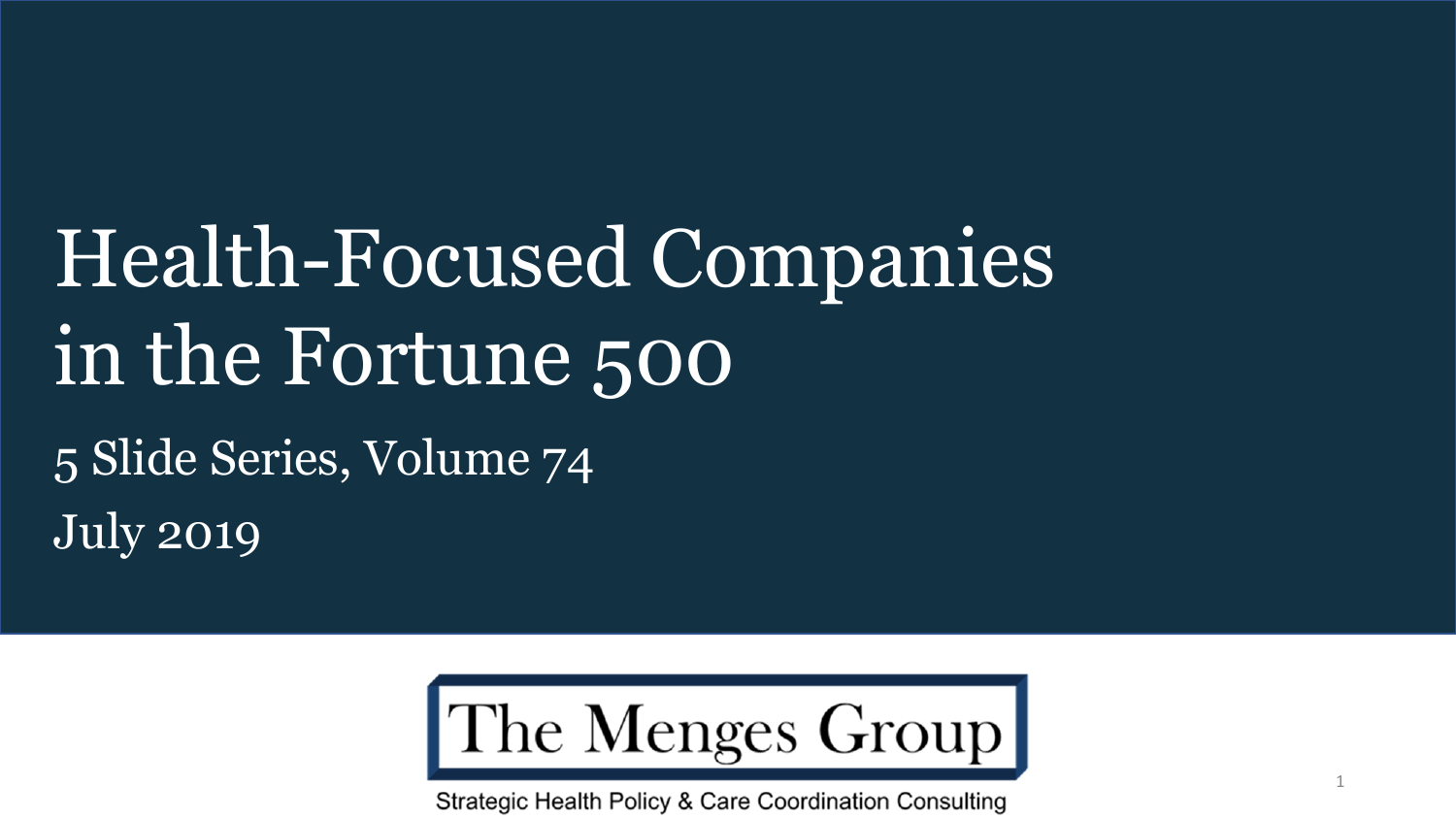## Introduction

- The Fortune 500 list is published annually and ranks U.S. companies based on their total revenues each fiscal year. These companies collectively accounted for two-thirds of the U.S. gross domestic product (GDP) during CY2018 with \$13.7 trillion in revenue and \$1.1 trillion in profit.
- In this edition of the 5 Slide Series, we summarize CY2018 financial performance information for each **healthcarefocused company** currently ranked in the 2019 Fortune 500.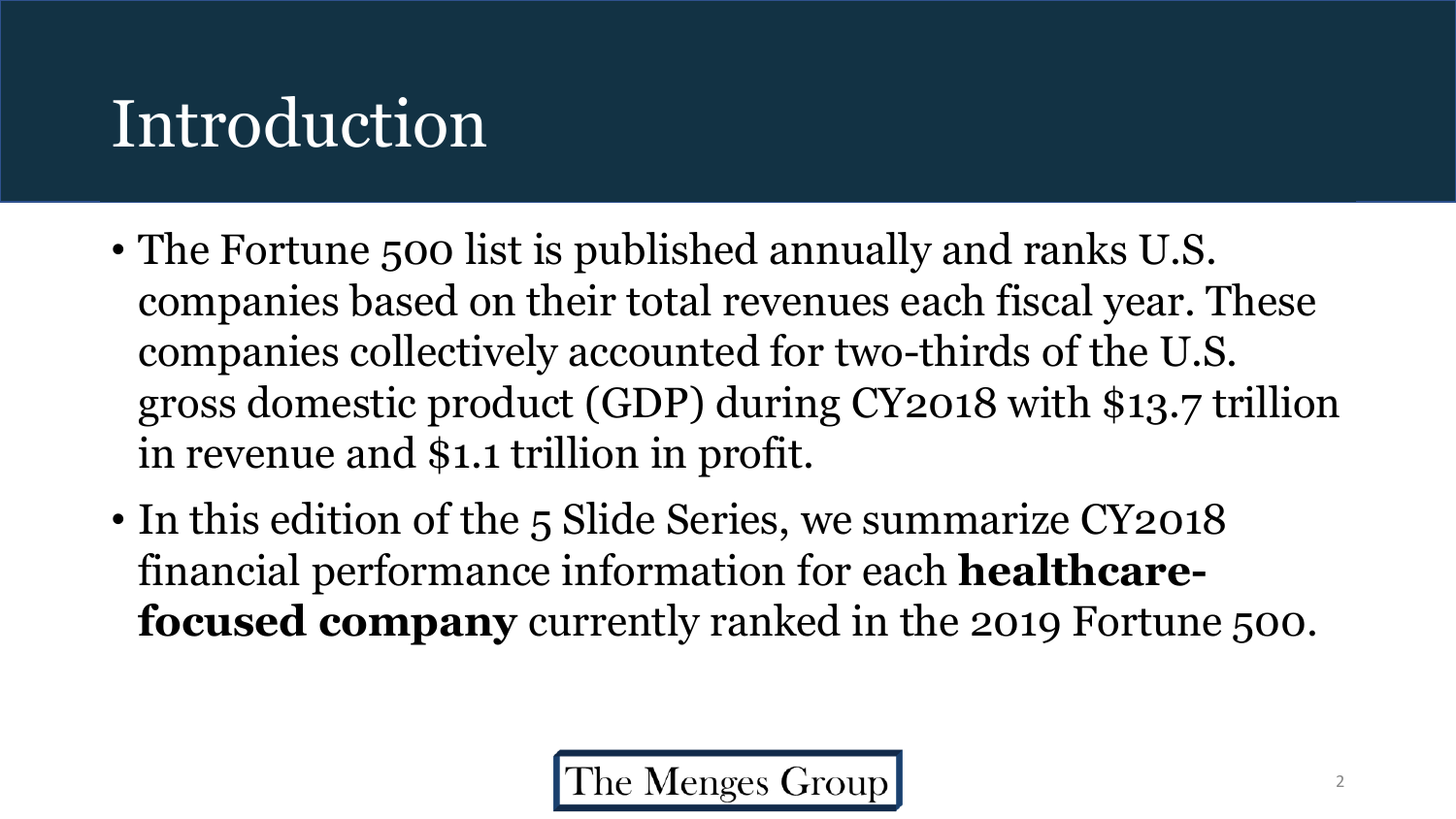# Fortune 500 Rankings

- 30 health-focused companies (shown on the right) are on the current Fortune 500 list.
- The 2019 rankings reflect each organization's total revenue in CY2018.
- 5 health companies were ranked in the Top 20 and  $1\overline{3}$  in the Top 100.
- Health companies appeared more sparsely thereafter (with only 17 health -focused organizations ranked from 101 -500).

| Rank           | <b>Company Name</b>              | Revenues (\$<br>Millions) | 2018 Change in<br><b>Rank From</b><br><b>Prior Year</b> | <b>Core Business</b>               |
|----------------|----------------------------------|---------------------------|---------------------------------------------------------|------------------------------------|
| 6              | UnitedHealth Group               | \$226,247                 | $-1$                                                    | <b>Health Insurance</b>            |
| $\overline{7}$ | McKesson                         | \$208,357                 | $-1$                                                    | <b>Pharmaceutical Distribution</b> |
| 8              | <b>CVS Health</b>                | \$194,579                 | $-1$                                                    | Pharmacy                           |
| 16             | Cardinal Health                  | \$136,809                 | $-2$                                                    | <b>Pharmaceutical Distribution</b> |
| 17             | <b>Walgreens/Boots Alliance</b>  | \$131,537                 | $\overline{2}$                                          | Pharmacy                           |
| 33             | Anthem                           | \$92,105                  | $-4$                                                    | <b>Health Insurance</b>            |
| 51             | Centene                          | \$60,116                  | 10                                                      | <b>Health Insurance</b>            |
| 56             | Humana                           | \$56,912                  | 0                                                       | <b>Health Insurance</b>            |
| 61             | Pfizer                           | \$53,647                  | $-4$                                                    | Biopharmaceutical                  |
| 65             | Cigna                            | \$48,650                  | 8                                                       | <b>Health Insurance</b>            |
| 67             | <b>HCA Healthcare</b>            | \$46,677                  | $-4$                                                    | Hospital/Health System             |
| 76             | Merck                            | \$42,294                  | $\overline{2}$                                          | Biopharmaceutical                  |
| 96             | AbbVie                           | \$32,753                  | 14                                                      | Biopharmaceutical                  |
| 103            | <b>Abbott Laboratories</b>       | \$30,578                  | 8                                                       | Specialty                          |
| 107            | <b>Rite Aid</b>                  | \$30,215                  | $-13$                                                   | Pharmacy                           |
| 123            | Eli Lilly                        | \$24,555                  | 6                                                       | Biopharmaceutical                  |
| 129            | Amgen                            | \$23,747                  | $\mathbf{1}$                                            | Biopharmaceutical                  |
| 138            | Bristol-Myers-Squibb             | \$22,561                  | $\overline{7}$                                          | Biopharmaceutical                  |
| 139            | Gilead Sciences                  | \$22,127                  | $-23$                                                   | Biopharmaceutical                  |
| 155            | <b>WellCare Health Plans</b>     | \$20,414                  | 15                                                      | <b>Health Insurance</b>            |
| 168            | <b>Molina Healthcare</b>         | \$18,890                  | $-16$                                                   | <b>Health Insurance</b>            |
| 172            | <b>Tenet Healthcare</b>          | \$18,313                  | $-25$                                                   | Hospital/Health System             |
| 207            | Celgene                          | \$15,281                  | 17                                                      | Biopharmaceutical                  |
| 223            | Community Health Systems         | \$14,155                  | $-63$                                                   | Hospital/Health System             |
| 235            | Biogen                           | \$13,453                  | 10                                                      | Biopharmaceutical                  |
| 278            | Laboratory Corp. of America      | \$11,333                  | 8                                                       | Specialty                          |
| 293            | <b>Universal Health Services</b> | \$10,772                  | $-25$                                                   | Hospital/Health System             |
| 319            | <b>Boston Scientific</b>         | \$9,823                   | 9                                                       | Biopharmaceutical                  |
| 404            | <b>Quest Diagnostics</b>         | \$7,531                   | $-37$                                                   | Specialty                          |
| 417            | Magellan Health                  | \$7,314                   | 58                                                      | <b>Health Insurance</b>            |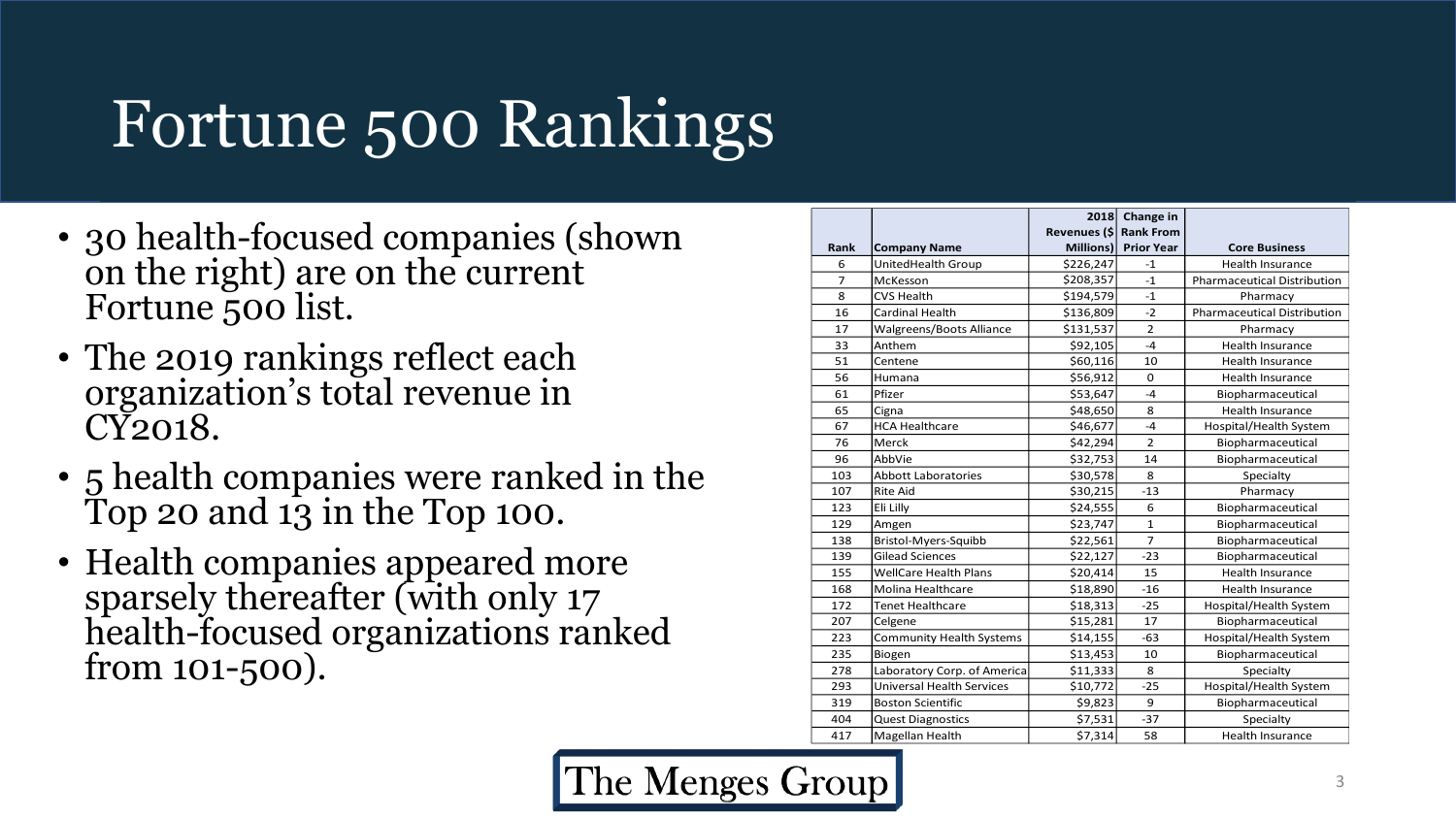#### Profit Overview: Biopharmaceutical Companies

- 10 of the 30 health-focused organizations among the Fortune 500 are biopharmaceutical companies. These ten companies are listed in order by 2018 profit level at the right.
- These companies secured 16% of the total revenue across the 30 health-focused companies, but their collective profits of \$55 billion accounted for 61% of the collective earnings of all 30 health-focused entities.
- These biopharmaceutical companies collectively earned a 2018 profit margin of 21.2%.
- Among these ten biopharmaceutical companies, Pfizer earned the largest profit during 2018 (\$11) billion), and Amgen earned the largest percentage profit margin (35.3%).

| <b>Rank</b> | <b>Company Name</b>      | (\$ Millions) | 2018 Revenues 2018 Profits (\$<br><b>Millions)</b> | 2018 Profit<br>Percent |
|-------------|--------------------------|---------------|----------------------------------------------------|------------------------|
| 61          | Pfizer                   | \$53,647      | \$11,153                                           | 20.8%                  |
| 129         | Amgen                    | \$23,747      | \$8,394                                            | 35.3%                  |
| 76          | <b>Merck</b>             | \$42,294      | \$6,220                                            | 14.7%                  |
| 96          | AbbVie                   | \$32,753      | \$5,687                                            | 17.4%                  |
| 139         | <b>Gilead Sciences</b>   | \$22,127      | \$5,455                                            | 24.7%                  |
| 138         | Bristol-Myers-Squibb     | \$22,561      | \$4,920                                            | 21.8%                  |
| 235         | Biogen                   | \$13,453      | \$4,431                                            | 32.9%                  |
| 207         | Celgene                  | \$15,281      | \$4,046                                            | 26.5%                  |
| 123         | Eli Lilly                | \$24,555      | \$3,232                                            | 13.2%                  |
| 319         | <b>Boston Scientific</b> | \$9,823       | \$1,671                                            | 17.0%                  |

The Menges Group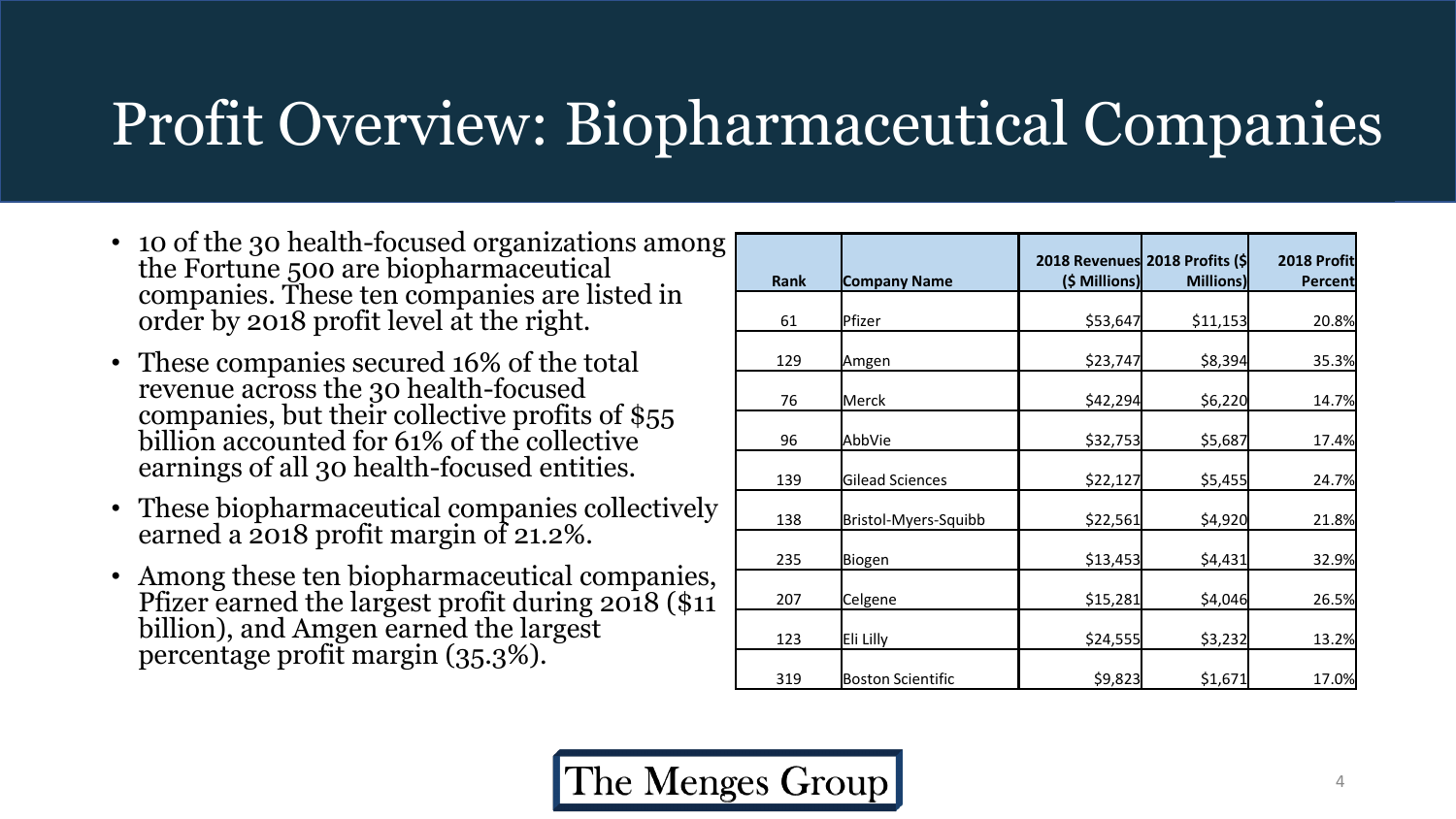#### Profit Overview: Health Insurance Companies

- The table shows the eight Fortune 500 companies focusing primarily on health insurance, ordered by CY2018 profit level.
- UnitedHealth Group had the highest revenue, largest profit, and secondhighest profit margin among these health insurance companies.
- Cigna had the highest profit percentage among the eight entities  $(5.4\%).$
- Collectively the eight health insurance entities earned a profit margin of 4.2% during 2018.

| <b>Rank</b> | <b>Company Name</b>          | 2018 Revenues (\$<br><b>Millions)</b> | 2018 Profits (\$<br><b>Millions)</b> | 2018 Profit<br>Percent |
|-------------|------------------------------|---------------------------------------|--------------------------------------|------------------------|
|             |                              |                                       |                                      |                        |
| 6           | UnitedHealth Group           | \$226,247                             | \$11,986                             | 5.3%                   |
| 33          | Anthem                       | \$92,105                              | \$3,750                              | 4.1%                   |
| 65          | Cigna                        | \$48,650                              | \$2,637                              | 5.4%                   |
| 56          | Humana                       | \$56,912                              | \$1,683                              | 3.0%                   |
| 51          | Centene                      | \$60,116                              | \$900                                | 1.5%                   |
| 168         | Molina Healthcare            | \$18,890                              | \$707                                | 3.7%                   |
| 155         | <b>WellCare Health Plans</b> | \$20,414                              | \$440                                | 2.2%                   |
| 417         | Magellan Health              | \$7,314                               | \$24                                 | 0.3%                   |

The Menges Group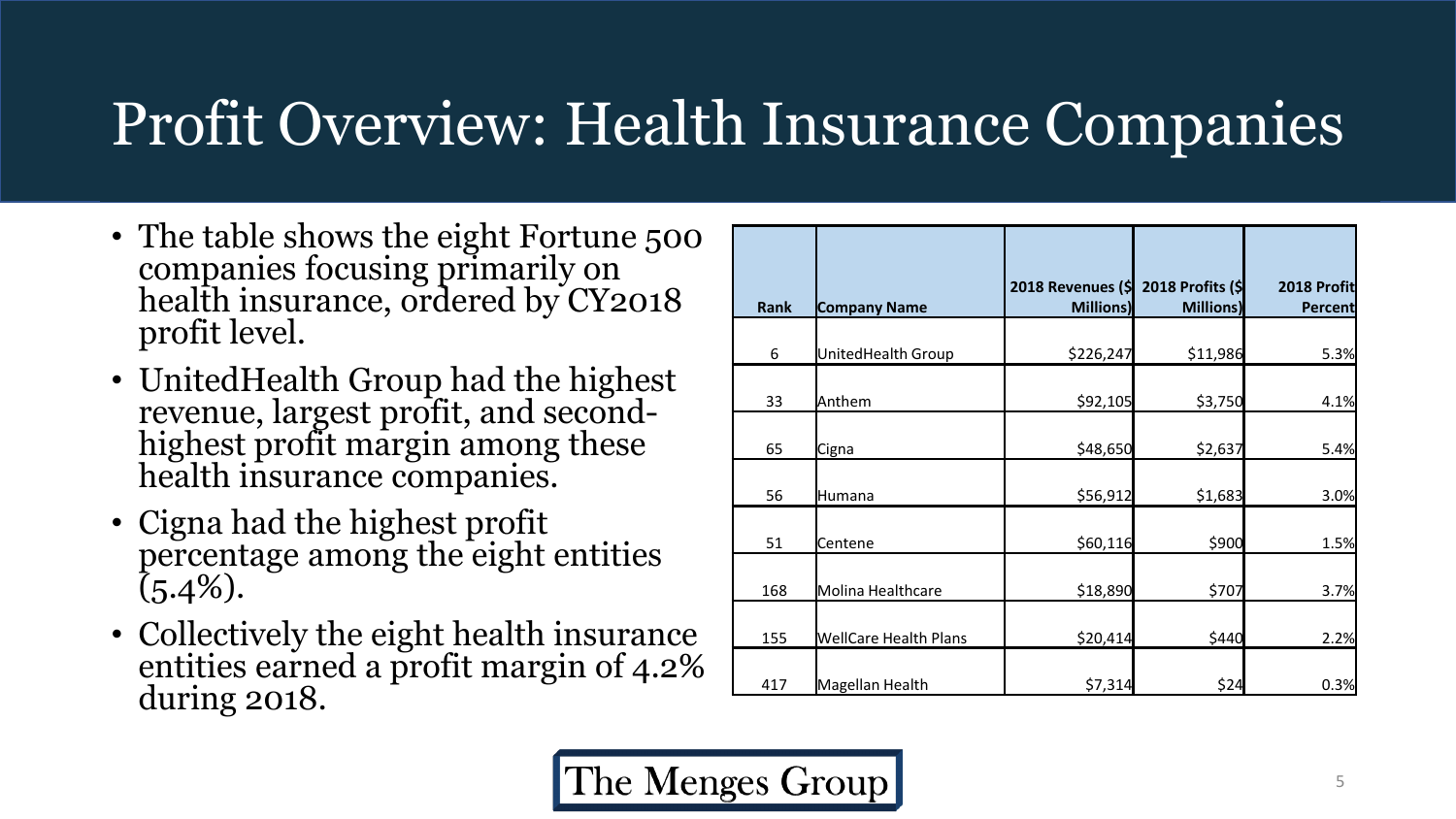### Profit Overview: Pharmacy/Pharmaceutical Distribution Companies

- Four of the nation's five largest healthfocused entities are pharmacy and pharmaceutical distribution companies.
- The five pharmacy and pharmacy distribution firms among the Fortune 500 accounted for 43% of the revenue of all 30 health-focused companies.
- However, these five companies collectively operated near breakeven during 2018, earning only a 0.8% collective profit margin.

| <b>Rank</b>    | <b>Company Name</b>             | 2018 Revenues 2018 Profits (\$<br>(\$ Millions) | <b>Millions</b> ) | 2018 Profit<br>Percent | <b>Core Business</b>           |
|----------------|---------------------------------|-------------------------------------------------|-------------------|------------------------|--------------------------------|
| 17             | <b>Walgreens/Boots Alliance</b> | \$131,537                                       | \$5,024           | 3.8%                   | Pharmacy                       |
| 107            | <b>Rite Aid</b>                 | \$30,215                                        | \$943             | 3.1%                   | Pharmacy                       |
| 16             | Cardinal Health                 | \$136,809                                       | \$256             | 0.2%                   | Pharmaceutical<br>Distribution |
| $\overline{7}$ | <b>McKesson</b>                 | \$208,357                                       | \$67              | 0.0%                   | Pharmaceutical<br>Distribution |
| 8              | <b>CVS Health</b>               | \$194,579                                       | $-5594$           | $-0.3%$                | Pharmacy                       |

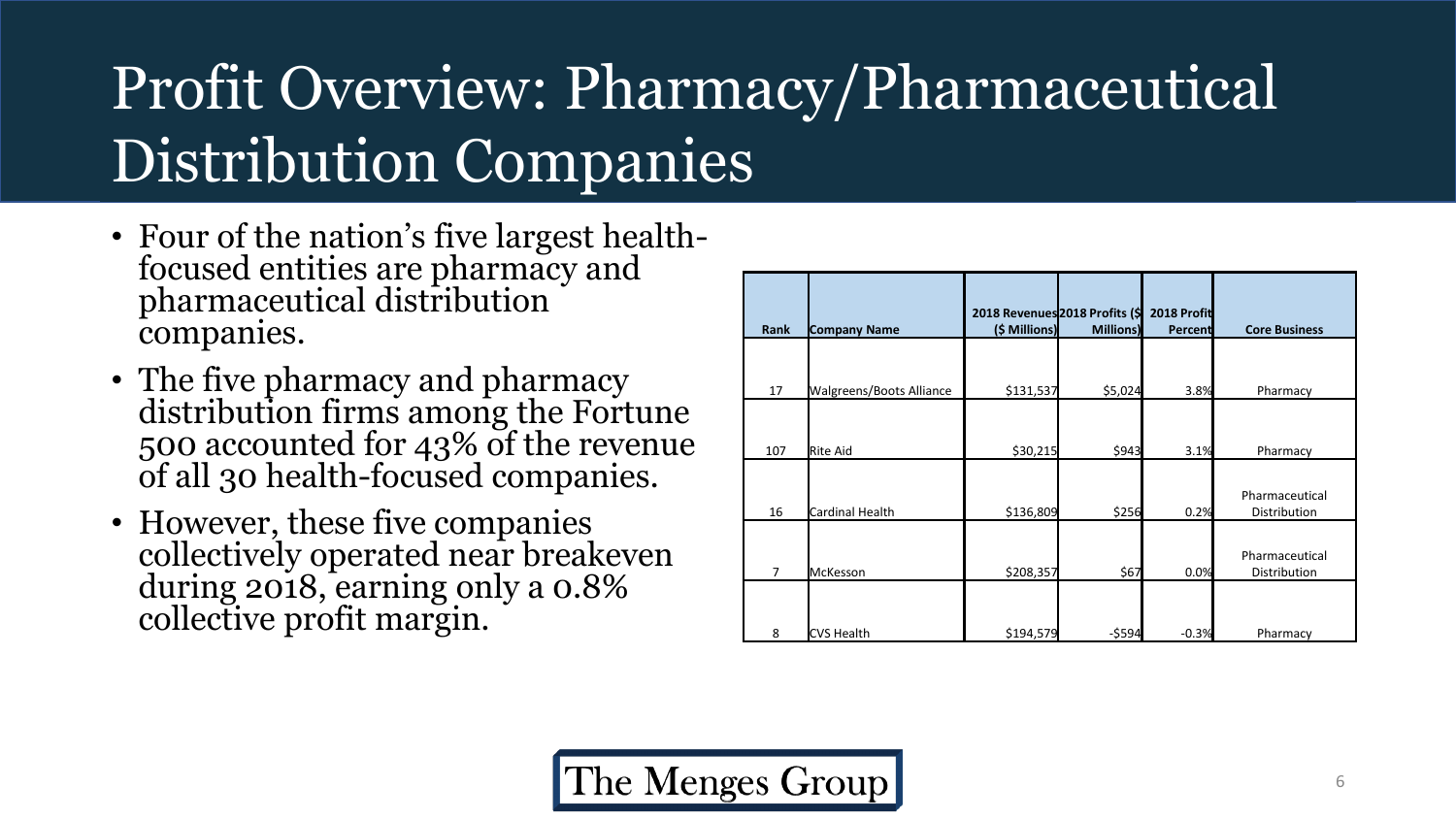#### Profit Overview: Hospitals/Health Systems

- Four hospital/health systems companies are on the Fortune 500 list, led by HCA Healthcare (#67) which also had the highest profit margin among these companies (8.1%).
- Collectively, the four hospital/health systems companies earned a profit margin of 4.3% percent.

| <b>Rank</b> | <b>Company Name</b>       | 2018 Revenues<br>(\$ Millions) | 2018 Profits<br>(\$ Millions) | 2018 Profit<br>Percent |
|-------------|---------------------------|--------------------------------|-------------------------------|------------------------|
| 67          | <b>HCA Healthcare</b>     | \$46,677                       | \$3,787                       | 8.1%                   |
| 293         | Universal Health Services | \$10,772                       | \$780                         | 7.2%                   |
| 172         | Tenet Healthcare          | \$18,313                       | \$111                         | 0.6%                   |
| 223         | Community Health Systems  | \$14,155                       | $-5788$                       | $-5.6%$                |

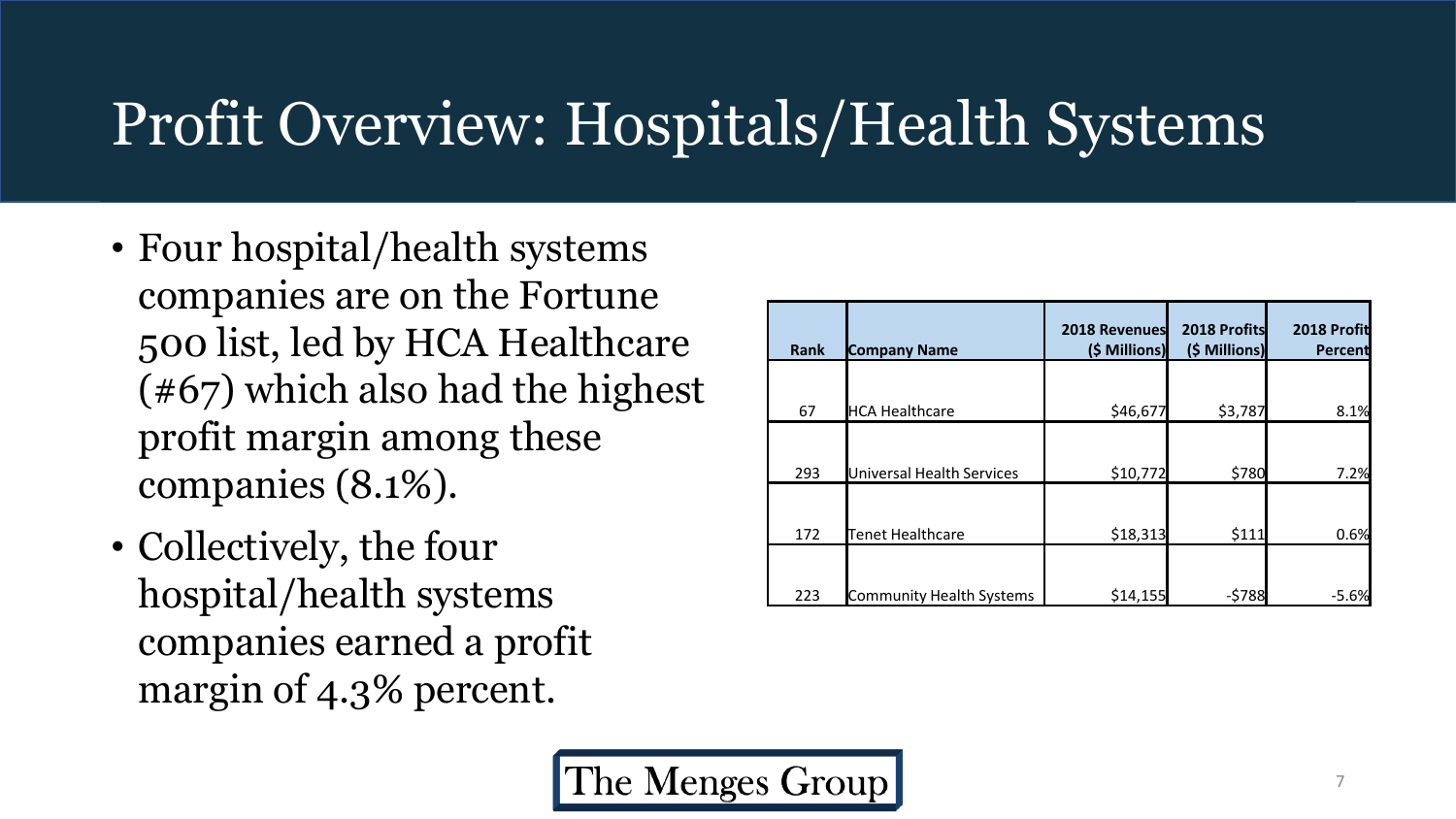### Profit Overview: Laboratory Services

- The three laboratoryfocused entities in the Fortune 500 collectively earned a profit margin 0f 8.1% during 2018.
- Quest Diagnostics had the largest profit margin (9.8%) among these three firms.

| <b>Rank</b> | <b>Company Name</b>         | 2018 Revenues<br>(\$ Millions) | 2018 Profits<br>(\$ Millions) | 2018 Profit<br>Percent |
|-------------|-----------------------------|--------------------------------|-------------------------------|------------------------|
|             |                             |                                |                               |                        |
| 103         | <b>Abbott Laboratories</b>  | \$30,578                       | \$2,368                       | 7.7%                   |
| 278         | Laboratory Corp. of America | \$11,333                       | \$884                         | 7.8%                   |
| 404         | <b>Quest Diagnostics</b>    | \$7,531                        | \$736                         | 9.8%                   |